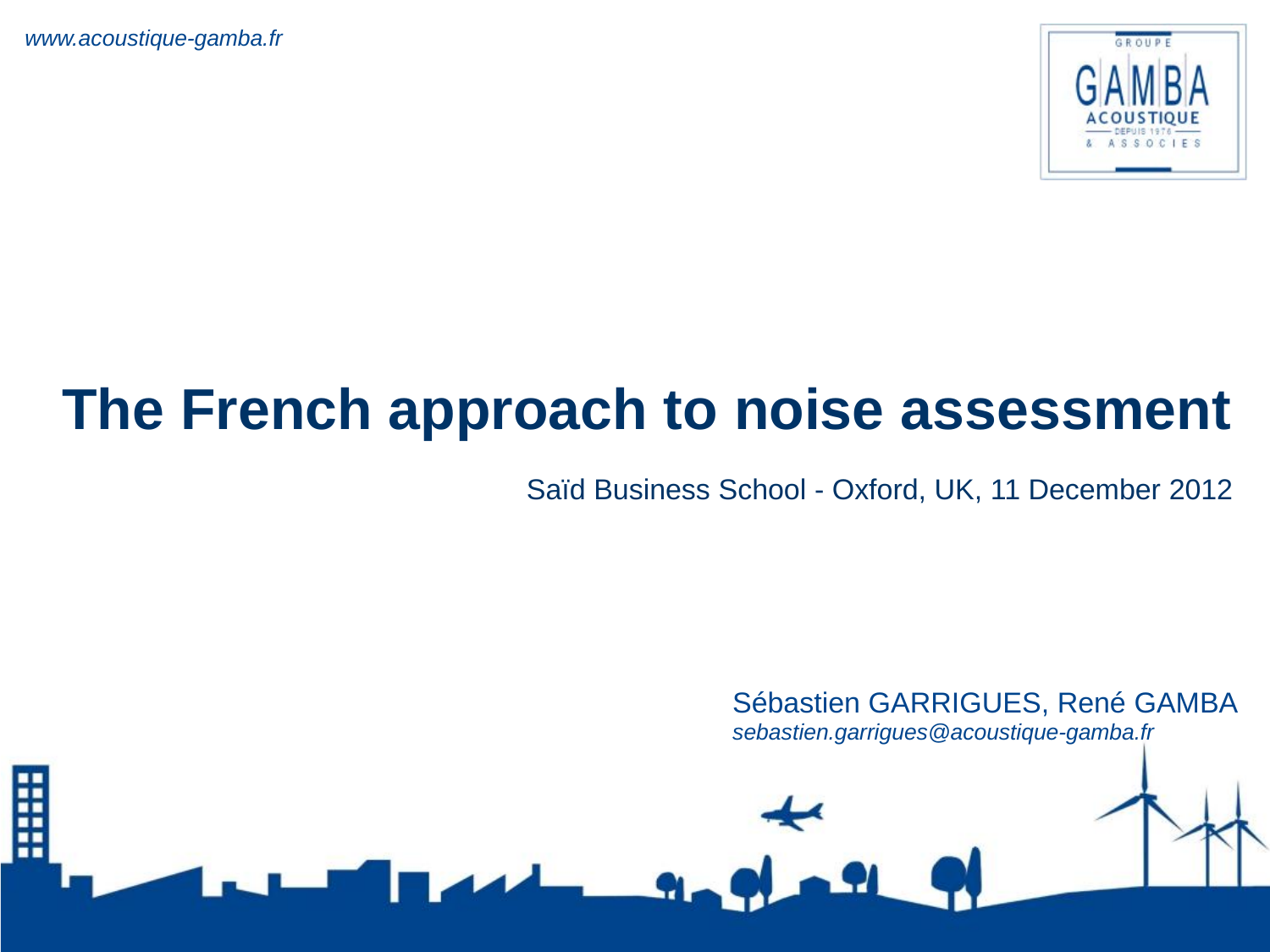

### GAMBA **Company**



- French company specialising in engineering, research development and training,
- 50 employees, working in all domains of acoustics relating to buildings, environment and industry, and of course in wind farms,
- 5 locations : Toulouse, Paris, Marseille, Angers, Rodez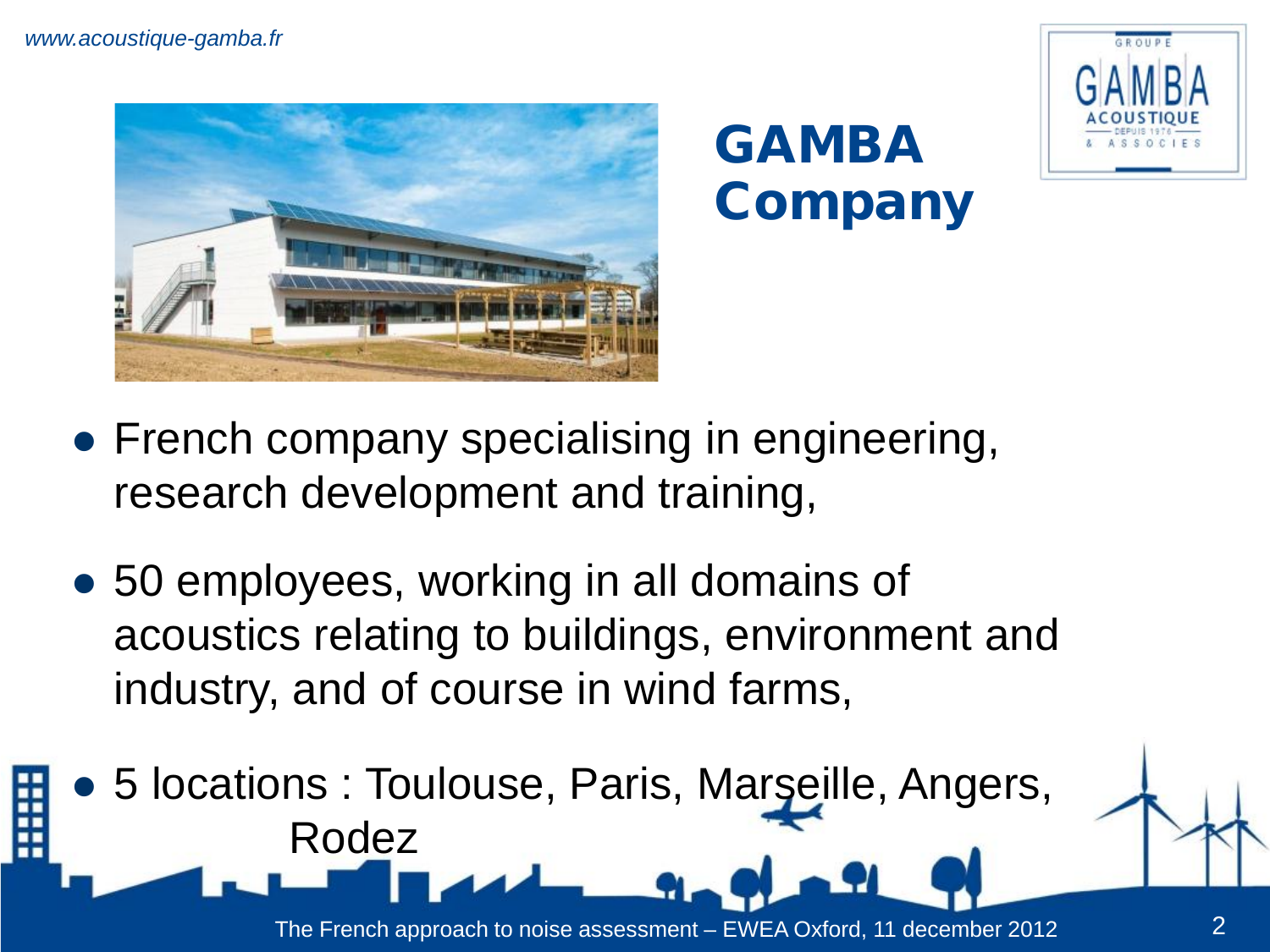What we will talking about ...

- Windfarm noise : a specific approach
- French regulation and standard
- Noise impact studies
- Noise measurement control





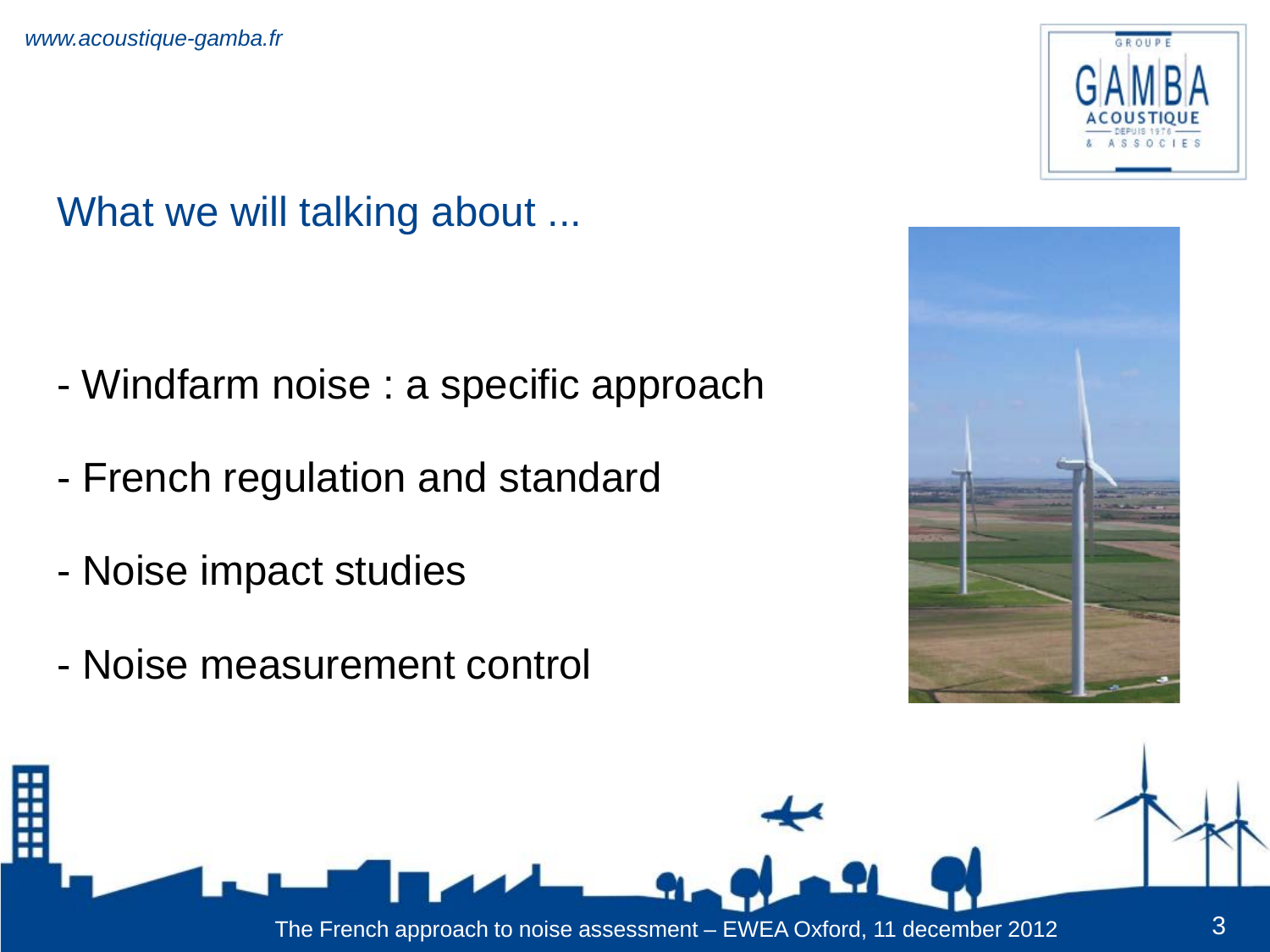#### A specific approach



#### *OUTDOOR PROPAGATION*

*- distance*

- *- atmospheric absorption*
- *- meteorological conditions*
- *- relief effect*







#### **BACKGROUND** *NOISE*

- *- local noise emission*
- *- faraway noise emission*

Regulation : Ambiant noise – Background noise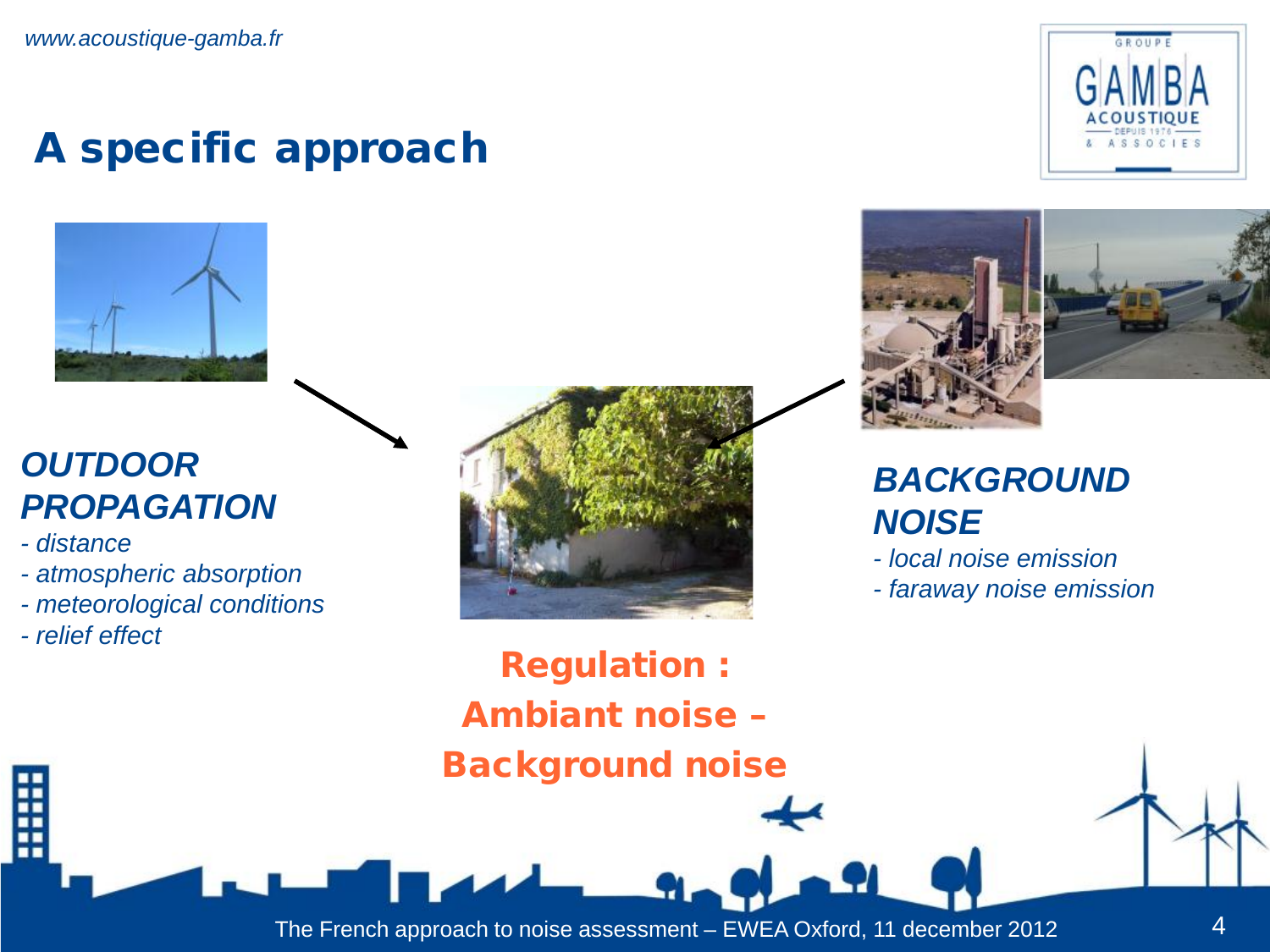

#### The new french regulation : *Installations classified for the environmental protection (ICPE) -* **since august 2011**

#### **Limit values**

*To windfarm neighbours*, there's no infringement when :

- **either** ambiant noise < 35 dB(A) ,
- **or** for ambiant noise > 35 dB(A), when the emergence no exceeds :

3 dB(A) for night-time period (10 PM to 7 AM)

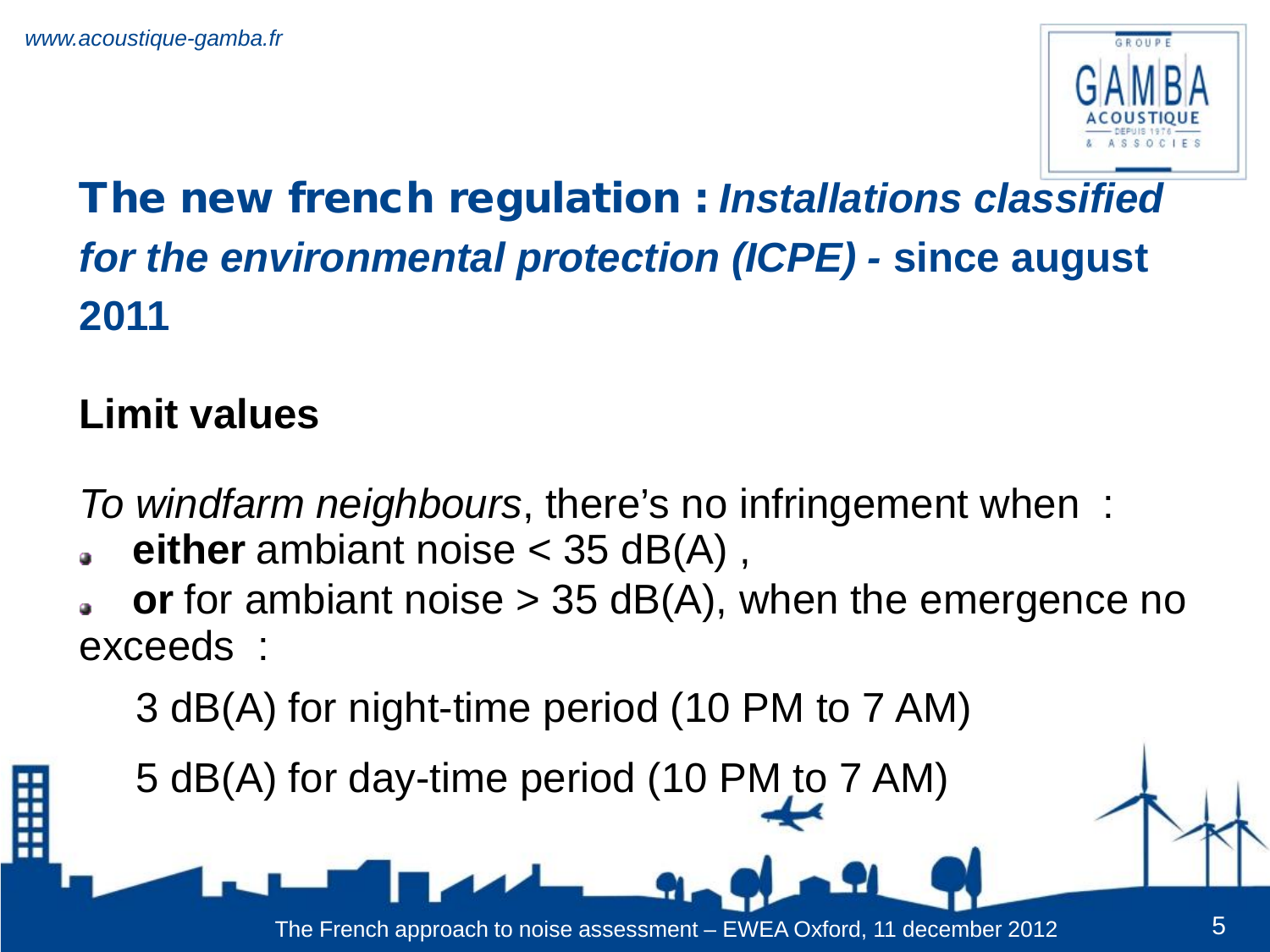

#### The new french regulation : *Installations classified for the environmental protection (ICPE) -* **since august 2011**

#### **Limit values**

- *Near the windturbines (d=1.2\*(hhub+r))*, there's no infringement when maximum ambiant noise no exceeds :
- 60 dB(A) for night-time period (10 PM to 7 AM)
	- 70 dB(A) for day-time period (10 PM to 7 AM)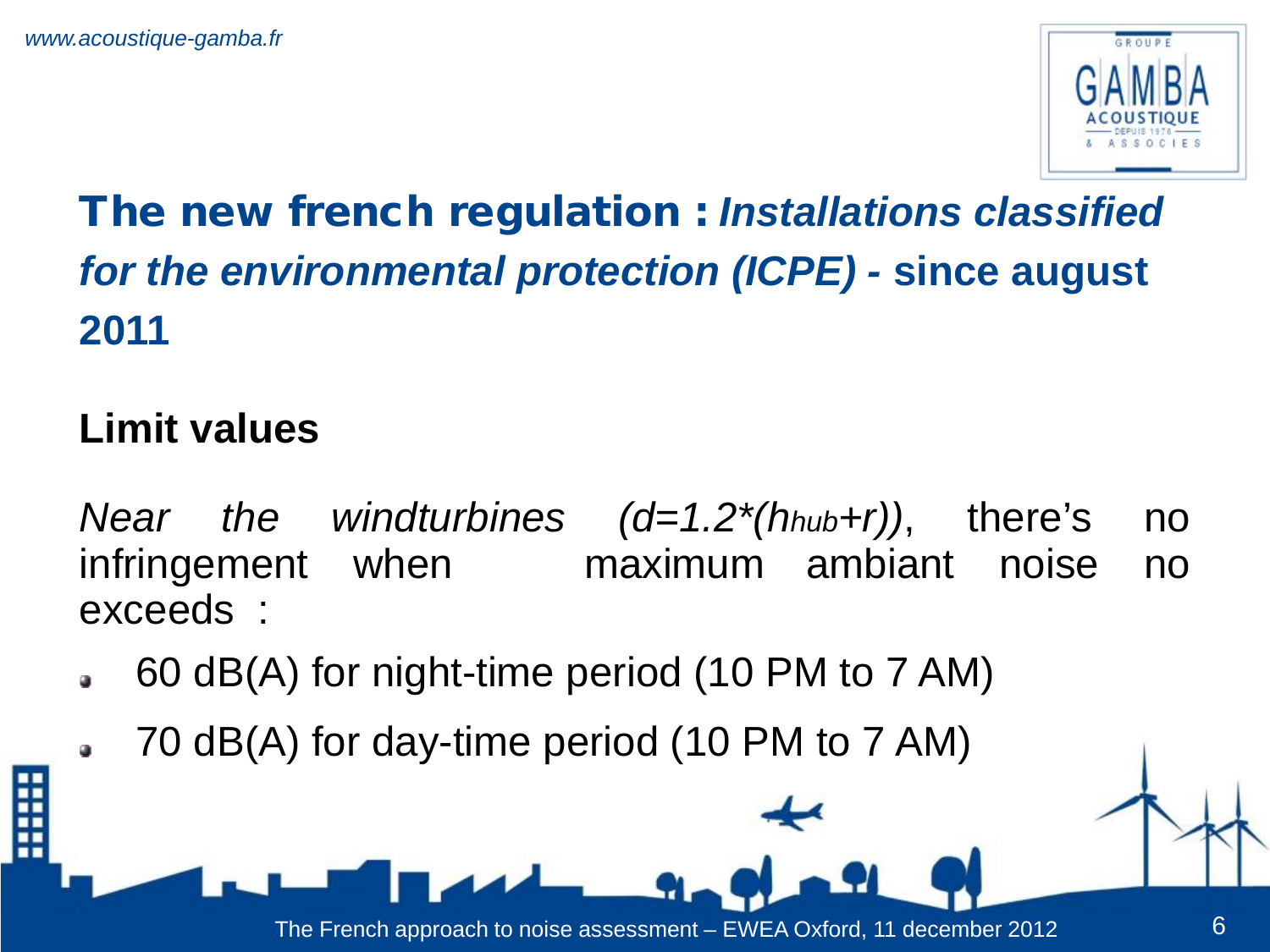

#### The new french regulation : *Installations classified for the environmental protection (ICPE) -* **since august 2011** Tonalité non marquée Tonalité marquée

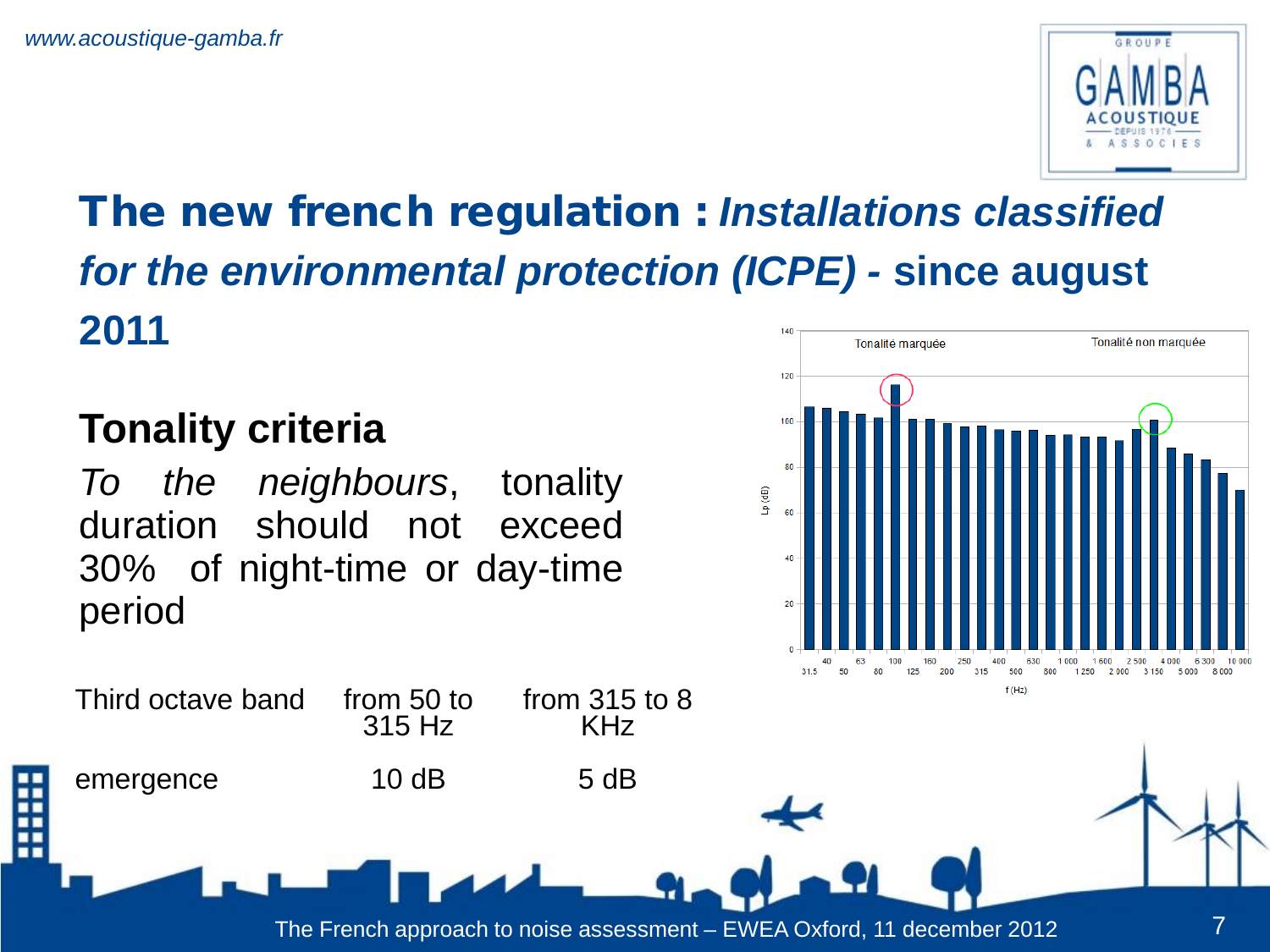

Still in project since 2004 … but almost finished

The workshop consists of :

- Wind turbine developers
- Acoustic engineers  $\bullet$
- State representatives

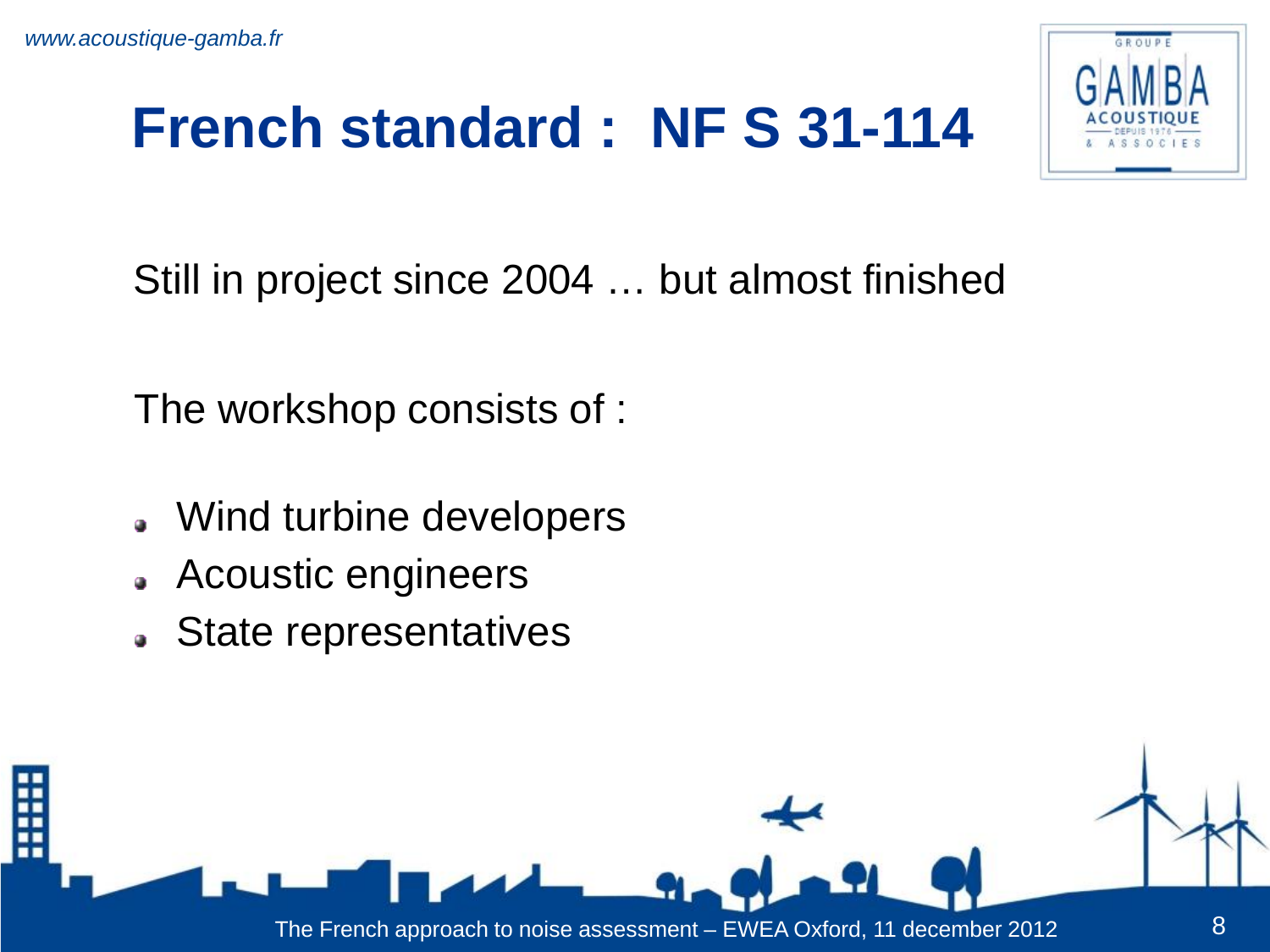

Specific standard only for windturbine noise measurements

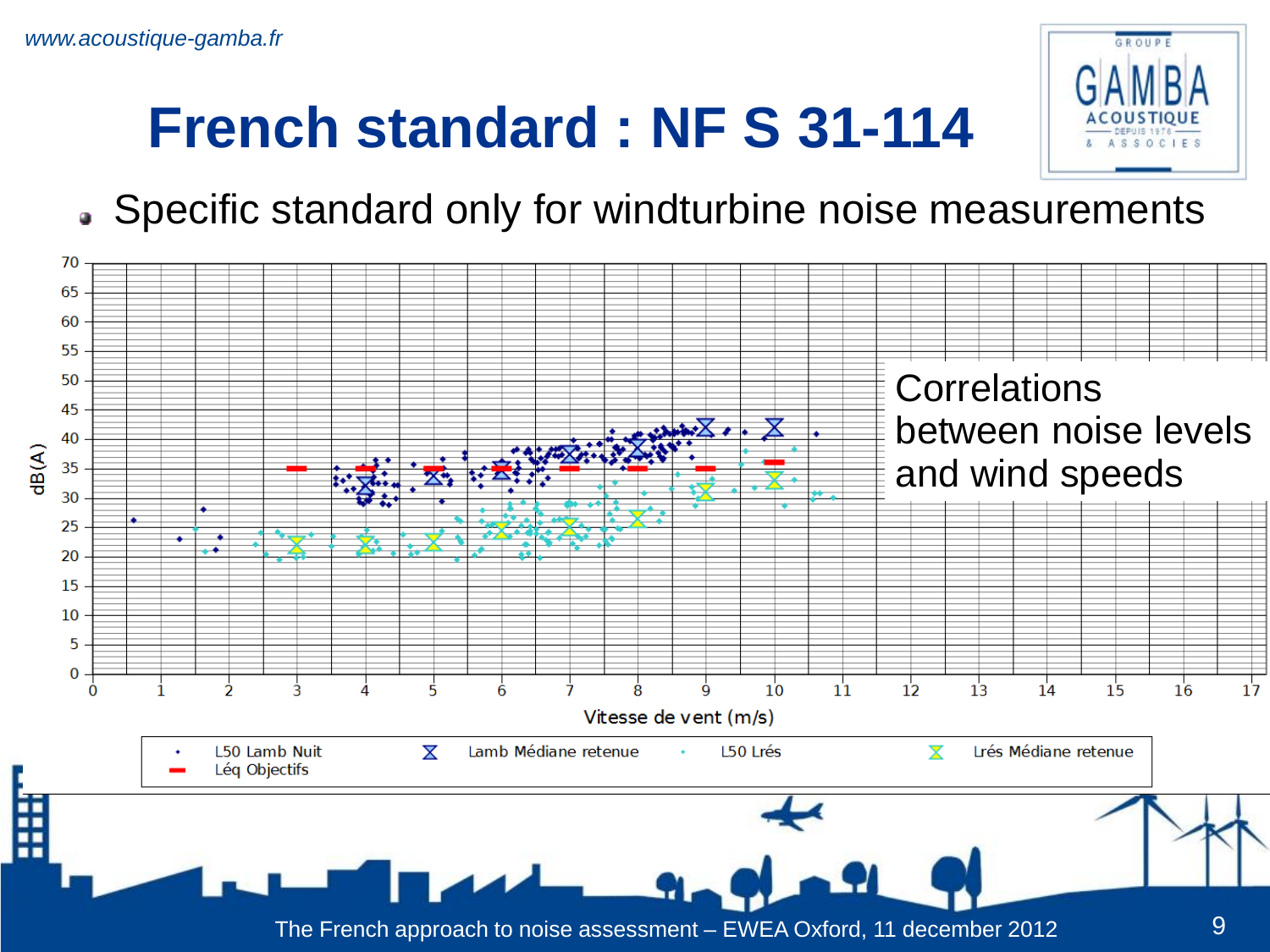

Analyzes for references classes Cr : set of conditions held to characterize a homogeneous acoustic situation and to determine the neighbourhood noise exposure, in a representative way

- Day, night, evening, end of night
- Seasons
- Wind direction

Specific human activities (harvests, farming activities, trafic road, ...)

<sup>...</sup>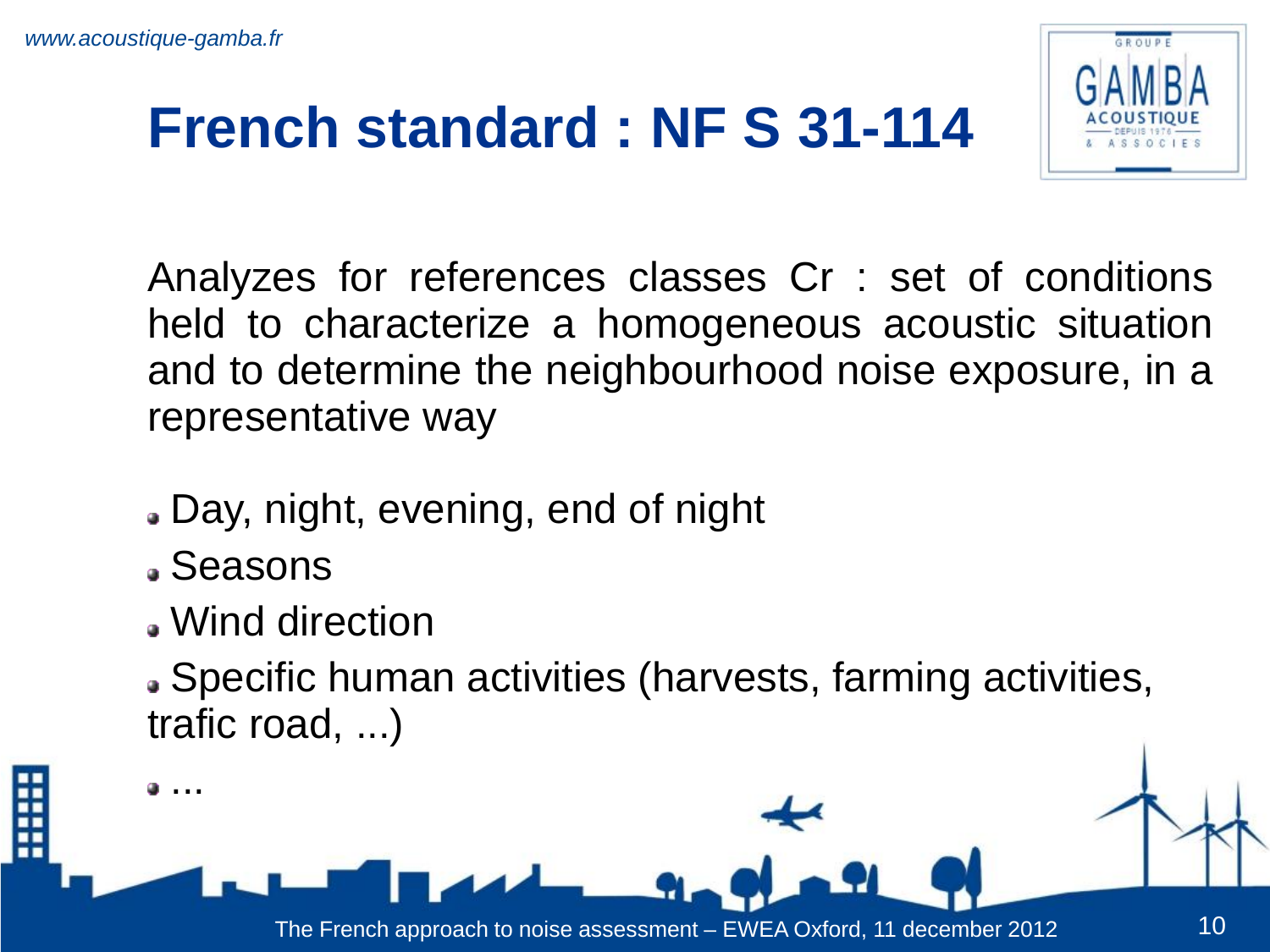



Statistical analyzes :

Selected values for each integer wind speed : noise samples median and average wind speed samples

Noise indicator : L50, 10mn averaged

 Wind speed values : 10mn averaged and standardized according to IEC 61400-11

 At least, 10 values for each integer windspeed to valid a median value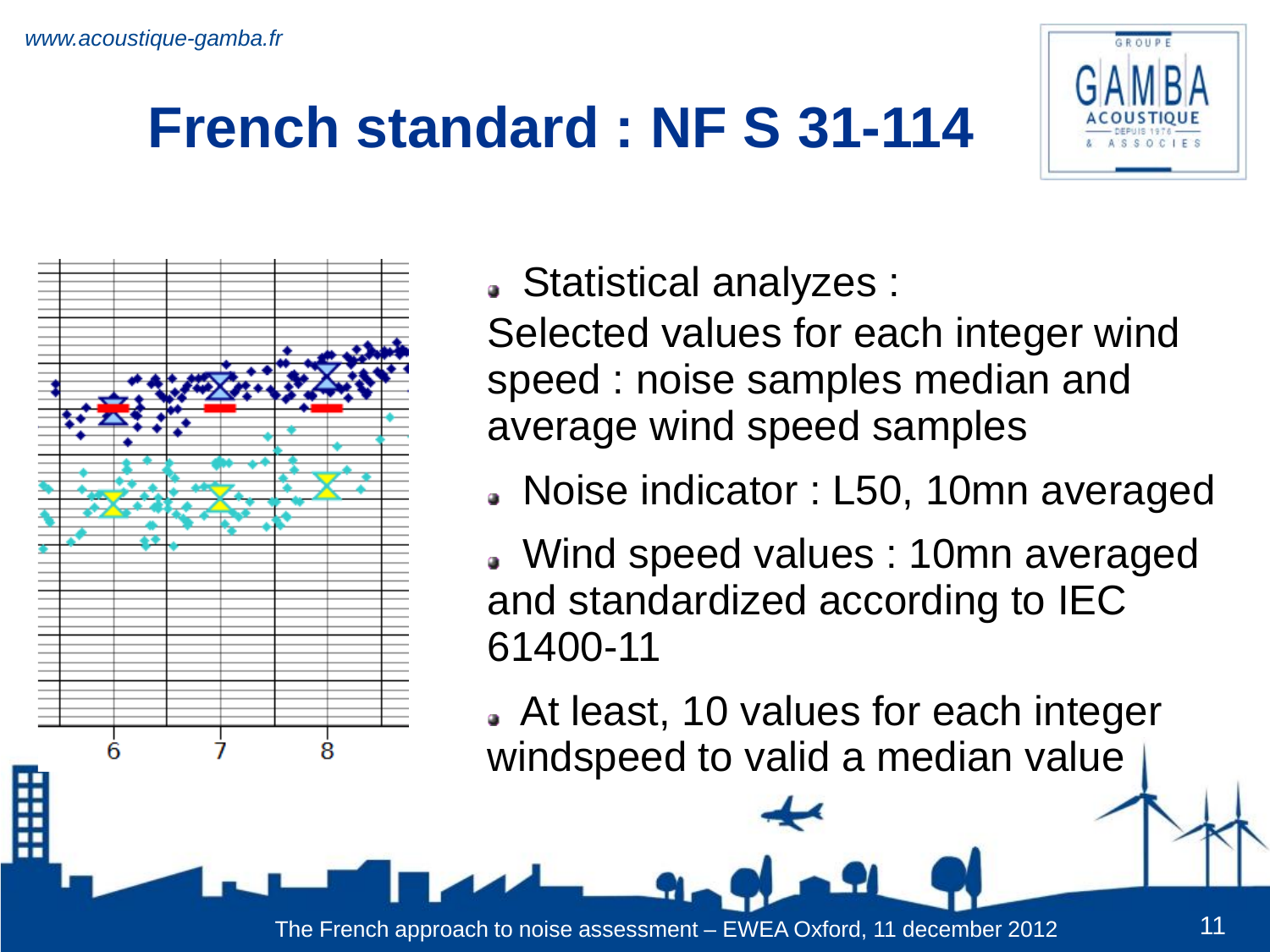

Displays calculation rules for uncertainties : Type A (samples) and type B (metrology)

Uncertainties taking into account in the regulatory analyzes

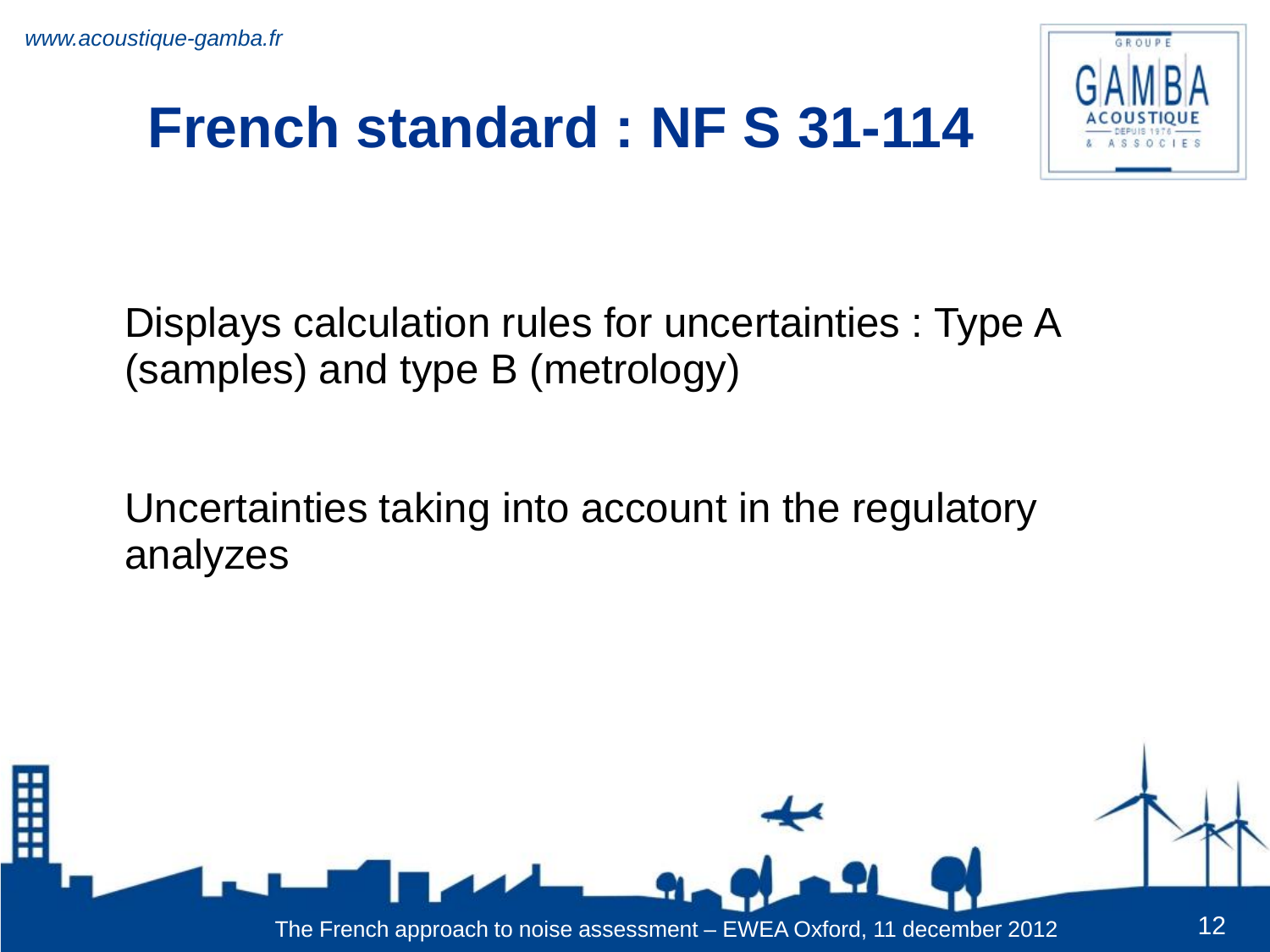# **Impact studies methodology**



#### **Measurement operations**



- between1 and 2 weeks
- among neighbours, outdoor
- for specific wind directions (main directions)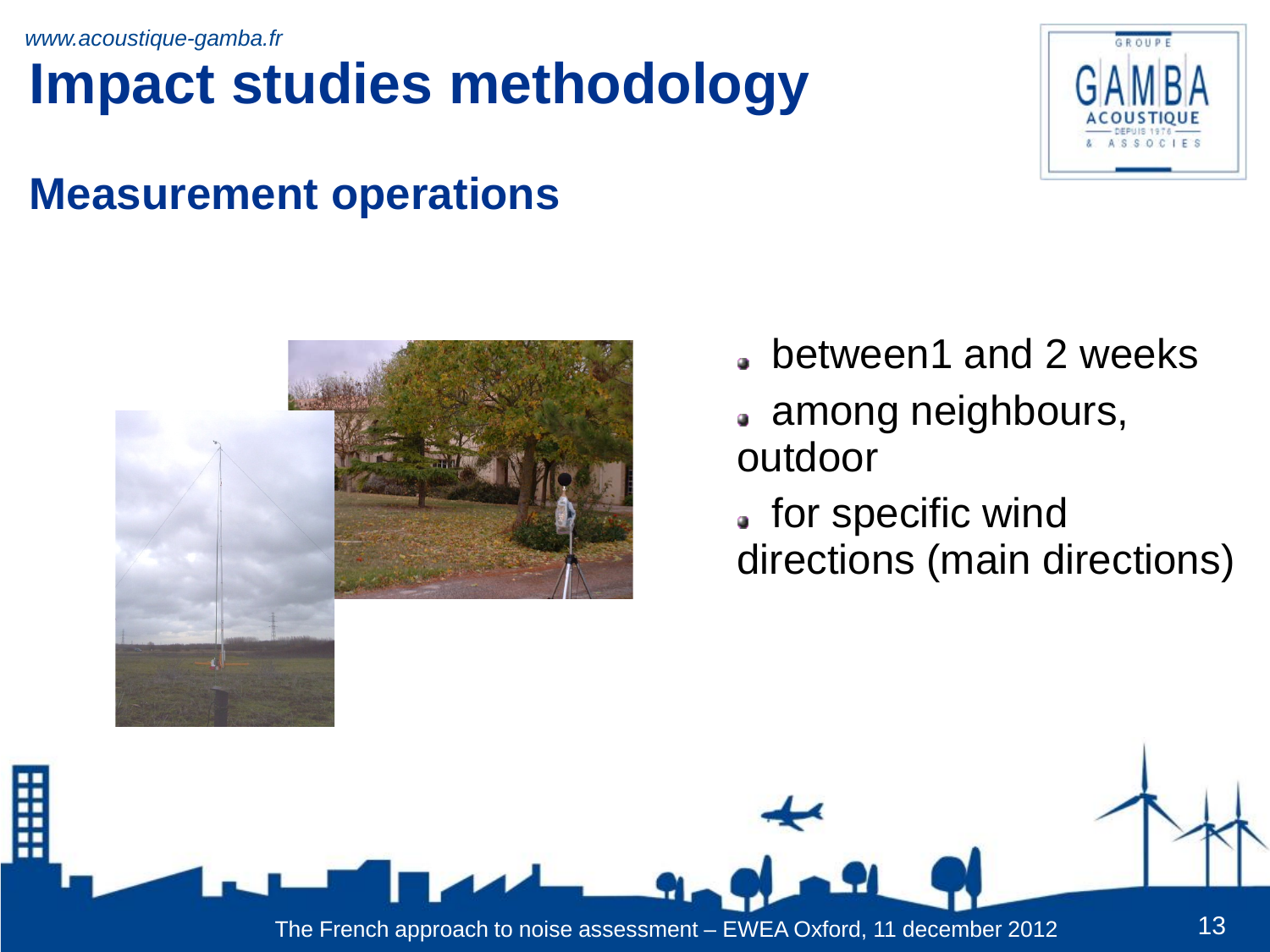# **Impact studies methodology**



#### **Noise prediction**





- Topography
- Atmospheric absorption
- Wind and temperature gradients
- Wind direction
- Ground effects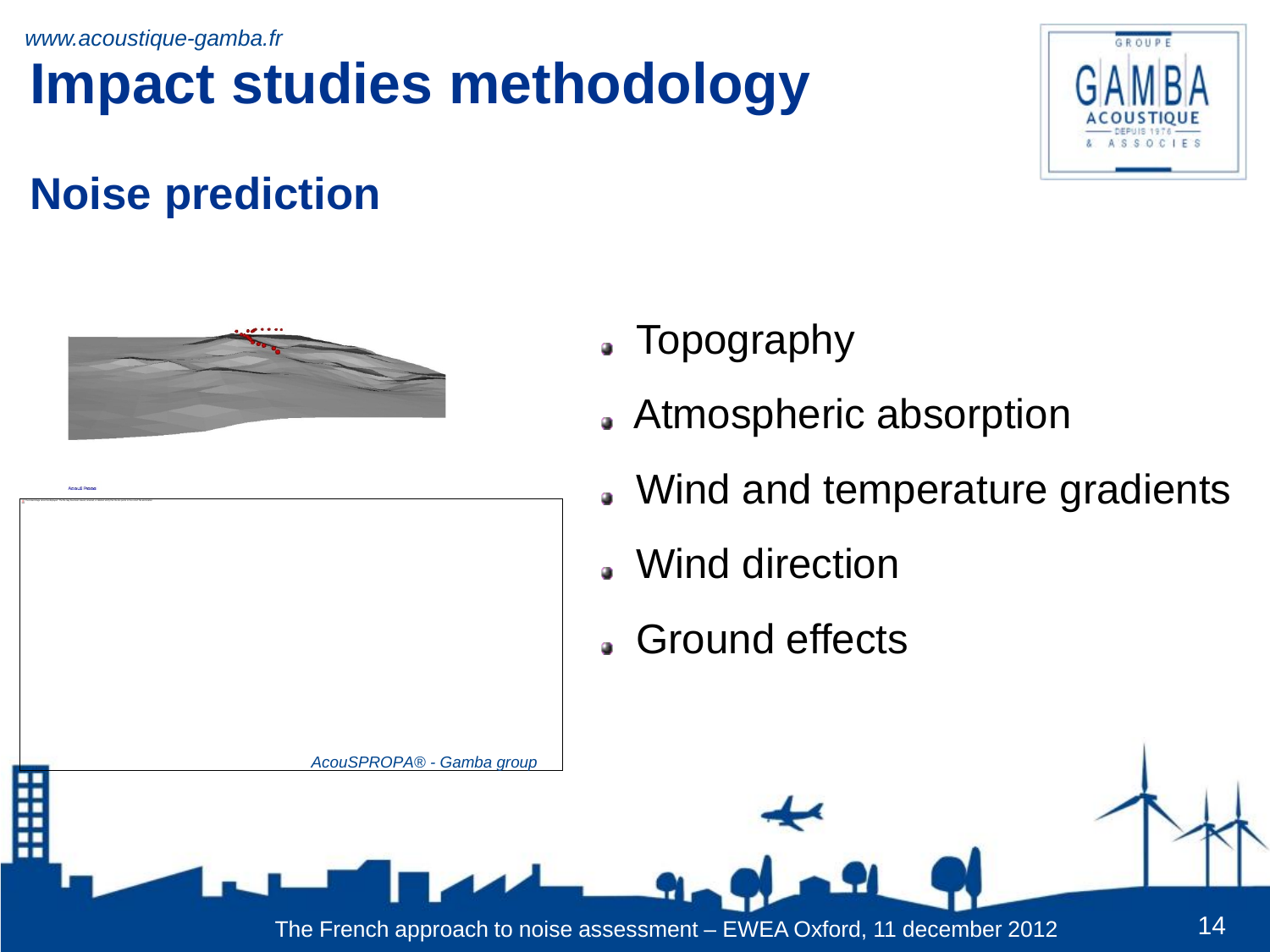# **Impact studies methodology**



#### **Reduction modalities**



#### For a wind direction and a reference classe

|      | 3 m/s | $4 \, \text{m/s}$ | $5 \, \text{m/s}$ | $6 \, \text{m/s}$ | 7 m/s | 8 m/s |
|------|-------|-------------------|-------------------|-------------------|-------|-------|
| WTG1 |       |                   |                   |                   |       |       |
| WTG2 |       |                   |                   |                   |       |       |
| WTG3 |       |                   |                   |                   |       |       |
| WTG4 |       |                   |                   |                   |       |       |
| WTG5 |       |                   |                   |                   |       |       |



 standard mode stop reduced mode

Ë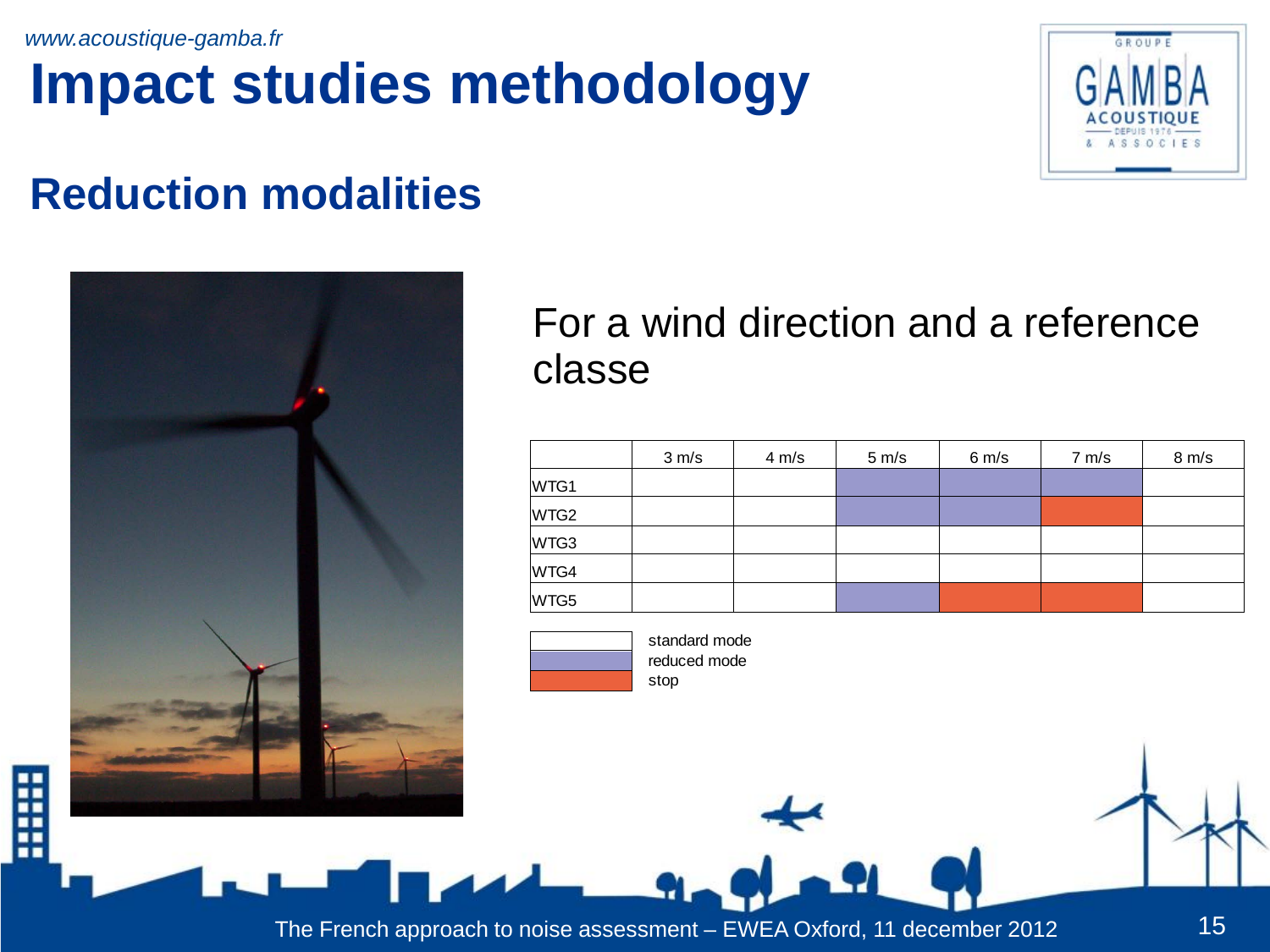### **Noise control measurements**

#### **Measurement proceedings**

- According to NFS 31 114 standard
- Stop and start alternation every 1 or 2 hours
- Duration campaign : 7 to 10 days
- Cost of production loss





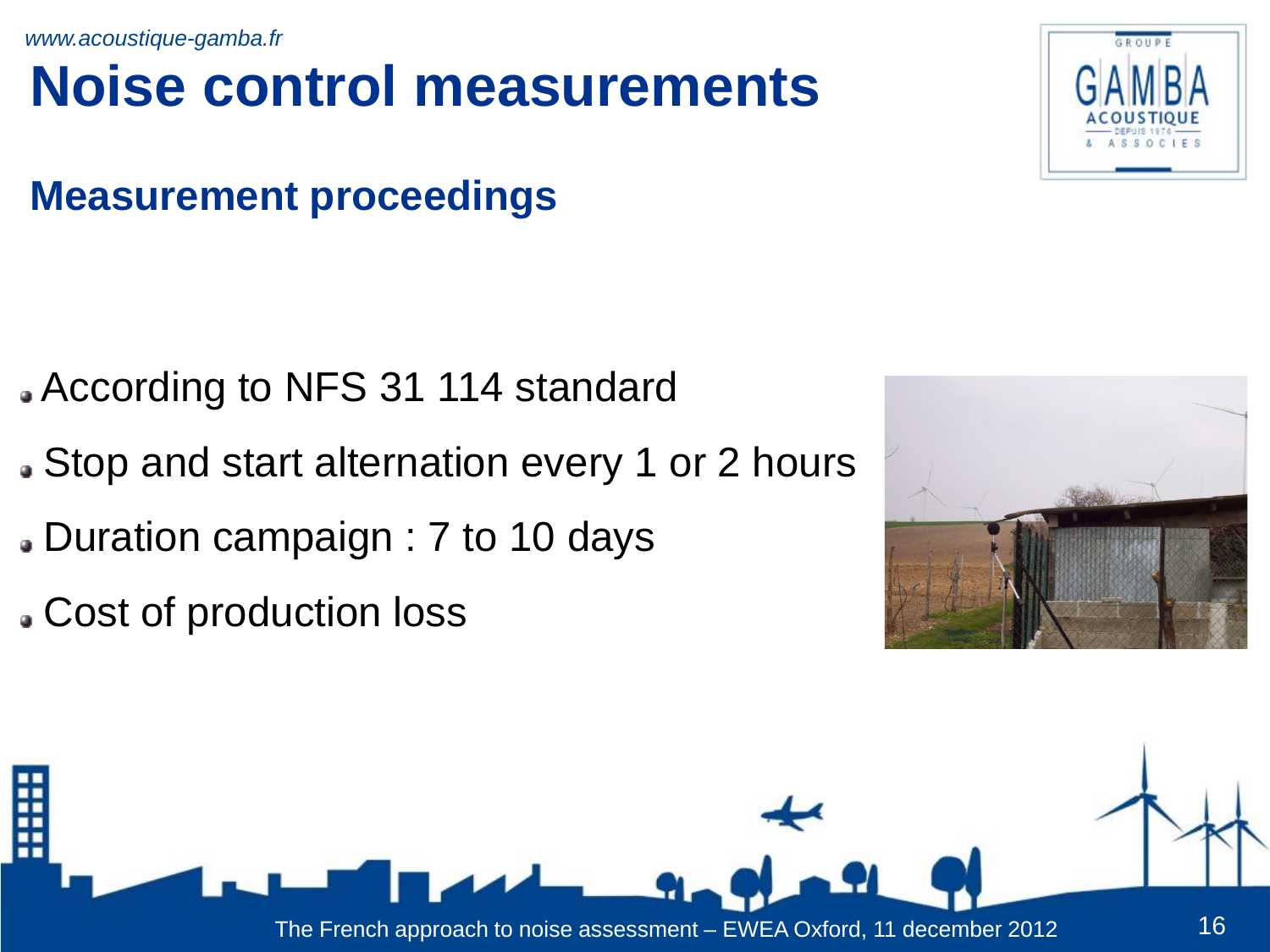### **Noise control measurements**



#### **Feedback : comparison of the noise prediction for the wind farm with the Control measurements**

Background noise : less than +/- 3 dB(A) between initial studies and after control measurements (3 to 5 years)

Noise prediction : generaly +/- 3 dB(A) between measure and calculation for same weather conditions

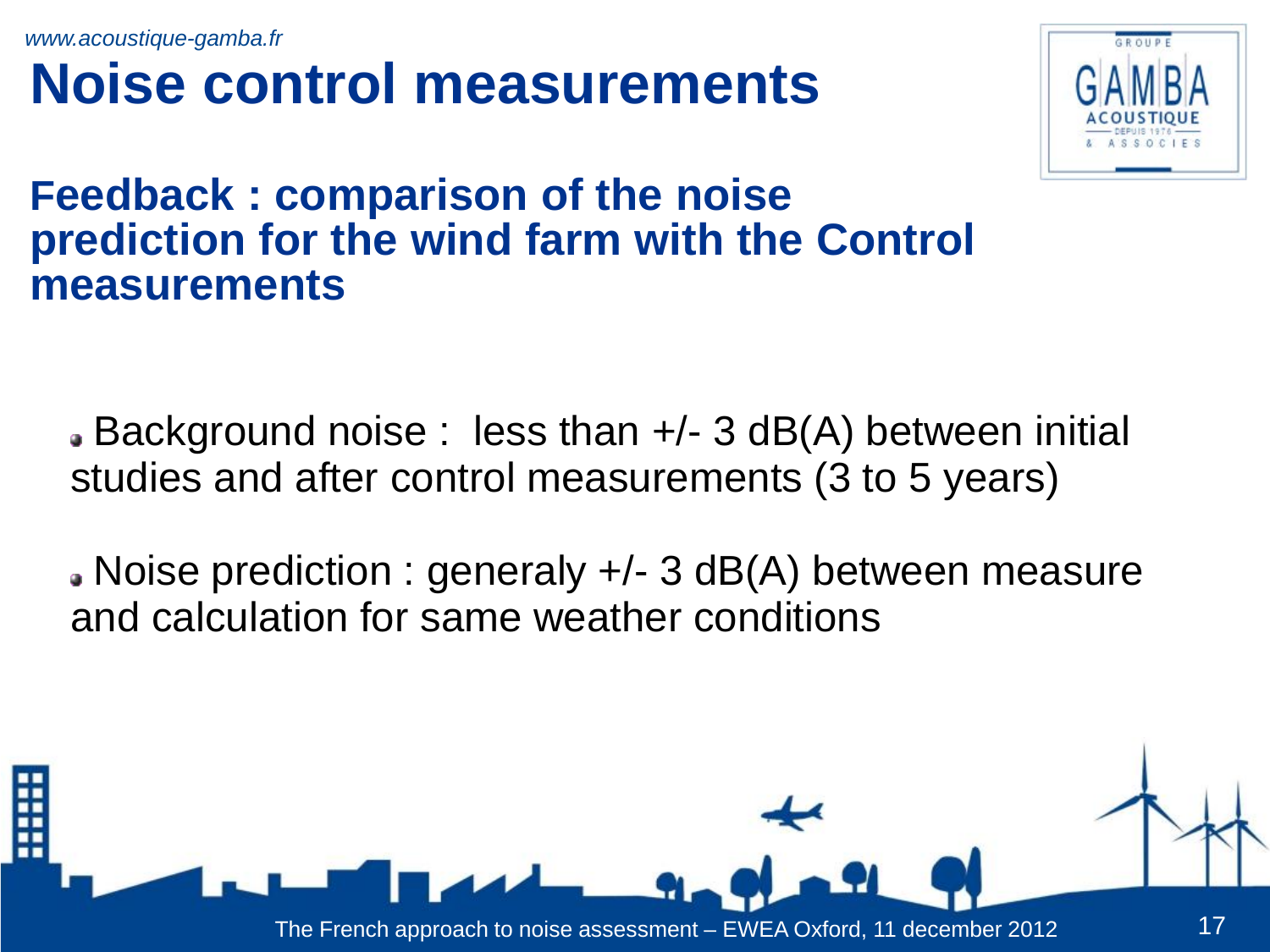

# **Conclusion**

- French regulation needs a specific approach
- New standard NFS 31 114 aims to bring a response
- Long time measurements depending on meteorological conditions are a good way to noise impact assessment